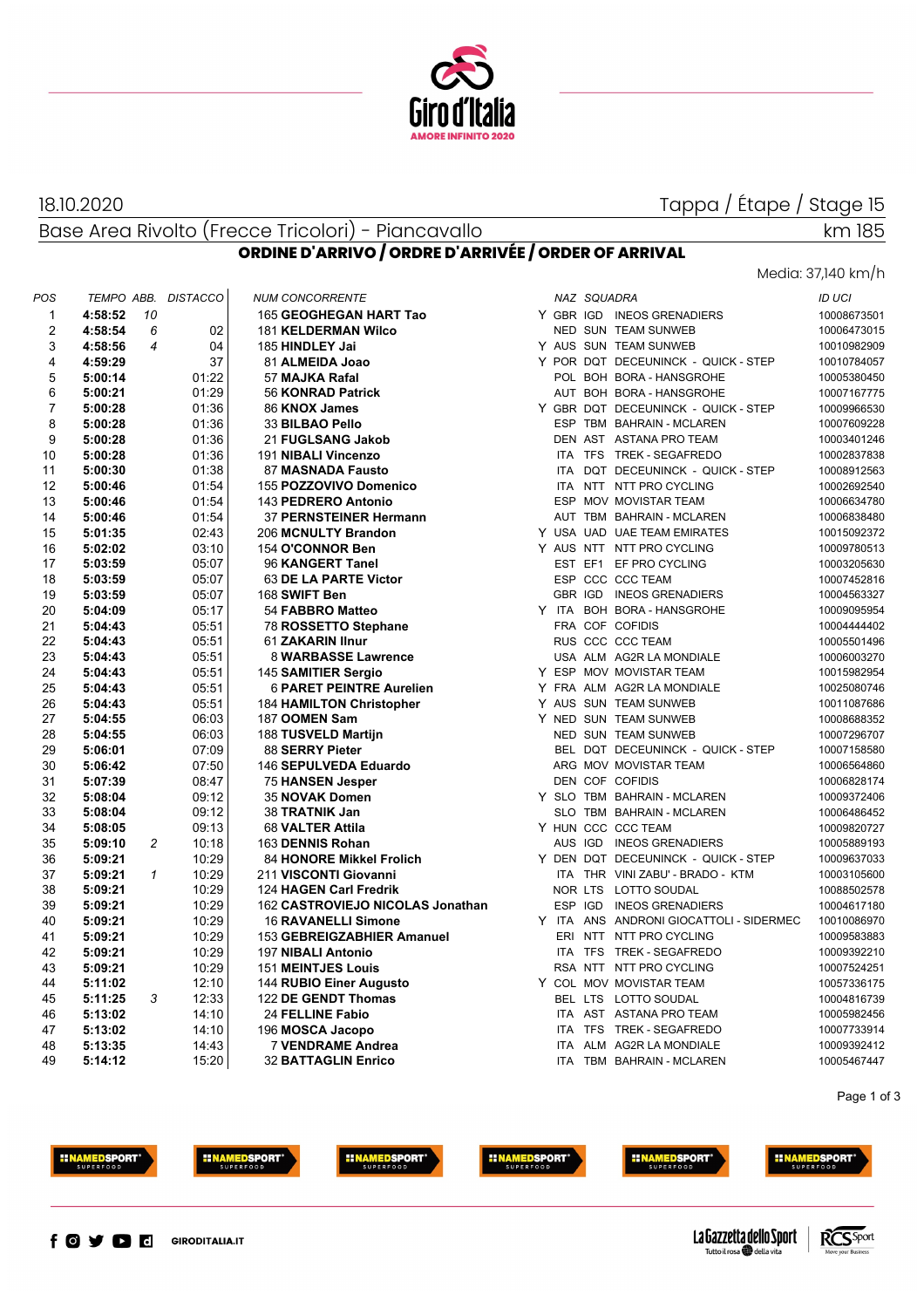

#### 18.10.2020

Tappa / Étape / Stage 15

Base Area Rivolto (Frecce Tricolori) - Piancavallo **ORDINE D'ARRIVO / ORDRE D'ARRIVÉE / ORDER OF ARRIVAL**

## Media: 37,140 km/h

km 185

| POS | TEMPO ABB. DISTACCO |       | <b>NUM CONCORRENTE</b>        |            | NAZ SQUADRA |                                         | <b>ID UCI</b> |
|-----|---------------------|-------|-------------------------------|------------|-------------|-----------------------------------------|---------------|
| 50  | 5:14:12             | 15:20 | 192 BERNARD Julien            |            |             | FRA TFS TREK - SEGAFREDO                | 10010034935   |
| 51  | 5:14:12             | 15:20 | 195 CONCI Nicola              |            |             | Y ITA TFS TREK-SEGAFREDO                | 10014404985   |
| 52  | 5:14:12             | 15:20 | 47 TONELLI Alessandro         | <b>ITA</b> |             | BCF BARDIANI CSF FAIZANE'               | 10007527786   |
| 53  | 5:14:12             | 15:20 | 27 RODRIGUEZ Oscar            |            |             | Y ESP AST ASTANA PRO TEAM               | 10011227631   |
| 54  | 5:14:12             | 15:20 | 116 NAVARRO Daniel            |            |             | ESP ISN ISRAEL START - UP NATION        | 10002514506   |
| 55  | 5:16:57             | 18:05 | 204 DOMBROWSKI Joseph Lloyd   |            |             | USA UAD UAE TEAM EMIRATES               | 10007491717   |
| 56  | 5:17:46             | 18:54 | 142 CATALDO Dario             |            |             | ITA MOV MOVISTAR TEAM                   | 10003092765   |
| 57  | 5:17:46             | 18:54 | 148 VILLELLA Davide           |            |             | ITA MOV MOVISTAR TEAM                   | 10008700880   |
| 58  | 5:18:33             | 19:41 | 22 BOARO Manuele              |            |             | ITA AST ASTANA PRO TEAM                 | 10003272520   |
| 59  | 5:18:33             | 19:41 | 2 BIDARD Francois             |            |             | FRA ALM AG2R LA MONDIALE                | 10009363817   |
| 60  | 5:18:33             | 19:41 | 167 PUCCIO Salvatore          |            |             | ITA IGD INEOS GRENADIERS                | 10005587887   |
| 61  | 5:18:33             | 19:41 | 121 ARMEE Sander              |            |             | BEL LTS LOTTO SOUDAL                    | 10005708533   |
| 62  | 5:22:55             | 24:03 | <b>3 BOUCHARD Geoffrey</b>    |            |             | FRA ALM AG2R LA MONDIALE                | 10011942704   |
| 63  | 5:23:35             | 24:43 | 58 POLJANSKI Pawel            |            |             | POL BOH BORA - HANSGROHE                | 10005866662   |
| 64  | 5:23:49             | 24:57 | 201 ULISSI Diego              |            |             | ITA UAD UAE TEAM EMIRATES               | 10005467952   |
| 65  | 5:23:49             | 24:57 | <b>14 CHIRICO Luca</b>        |            |             | ITA ANS ANDRONI GIOCATTOLI - SIDERMEC   | 10007518086   |
| 66  | 5:23:49             | 24:57 | 82 BALLERINI Davide           |            |             | ITA DQT DECEUNINCK - QUICK - STEP       | 10008661777   |
| 67  | 5:24:17             | 25:25 | 183 HAGA Chad                 |            |             | USA SUN TEAM SUNWEB                     | 10007881333   |
| 68  | 5:24:42             | 25:50 | 25 GREGAARD WILSLY Jonas      |            |             | Y DEN AST ASTANA PRO TEAM               | 10009765860   |
| 69  | 5:24:59             | 26:07 | <b>36 PADUN Mark</b>          |            |             | Y UKR TBM BAHRAIN - MCLAREN             | 10010096569   |
| 70  | 5:24:59             | 26:07 | <b>152 CAMPENAERTS Victor</b> |            |             | BEL NTT NTT PRO CYCLING                 | 10008913371   |
| 71  | 5:30:54             | 32:02 | 98 WHELAN James               |            |             | Y AUS EF1 EF PRO CYCLING                | 10046251200   |
| 72  | 5:30:54             | 32:02 | <b>34 CAPECCHI Eros</b>       |            |             | ITA TBM BAHRAIN - MCLAREN               | 10003072557   |
| 73  | 5:30:54             | 32:02 | 158 WYSS Danilo               |            |             | SUI NTT NTT PRO CYCLING                 | 10002909980   |
| 74  | 5:30:54             | 32:02 | <b>15 PELLAUD Simon</b>       |            |             | SUI ANS ANDRONI GIOCATTOLI - SIDERMEC   | 10007518894   |
| 75  | 5:30:54             | 32:02 | 66 MALECKI Kamil              |            |             | Y POL CCC CCC TEAM                      | 10008628637   |
| 76  | 5:30:54             | 32:02 | 67 ROSSKOPF Joseph            |            |             | USA CCC CCC TEAM                        | 10006002967   |
| 77  | 5:30:54             | 32:02 | 52 BENEDETTI Cesare           |            |             | ITA BOH BORA - HANSGROHE                | 10004694073   |
| 78  | 5:30:54             | 32:02 | 141 CARRETERO Hector          |            |             | Y ESP MOV MOVISTAR TEAM                 | 10015833818   |
| 79  | 5:30:54             | 32:02 | 76 LE TURNIER Mathias         |            |             | Y FRA COF COFIDIS                       | 10009498001   |
| 80  | 5:30:54             | 32:02 | 216 VAN EMPEL Etienne         |            |             | NED THR VINI ZABU' - BRADO - KTM        | 10008653592   |
| 81  | 5:30:54             | 32:02 | 92 CAICEDO Jonathan           |            |             | ECU EF1 EF PRO CYCLING                  | 10009484358   |
| 82  | 5:30:54             | 32:02 | 13 CEPEDA Jefferson           |            |             | Y ECU ANS ANDRONI GIOCATTOLI - SIDERMEC | 10016009832   |
| 83  | 5:30:54             | 32:02 | 31 ARASHIRO Yukiya            |            |             | JPN TBM BAHRAIN - MCLAREN               | 10004556253   |
| 84  | 5:30:54             | 32:02 | 97 MORTON Lachlan             |            |             | AUS EF1 EF PRO CYCLING                  | 10007597306   |
| 85  | 5:30:54             | 32:02 | 126 HOLMES Matthew            |            |             | GBR LTS LOTTO SOUDAL                    | 10007962973   |
| 86  | 5:31:01             | 32:09 | 156 SOBRERO Matteo            |            |             | Y ITA NTT NTT PRO CYCLING               | 10009976836   |
| 87  | 5:33:28             | 34:36 | 182 DENZ Nico                 |            |             | <b>GER SUN TEAM SUNWEB</b>              | 10008669659   |
| 88  | 5:33:28             | 34:36 | 17 RESTREPO Jhonatan          |            |             | COL ANS ANDRONI GIOCATTOLI - SIDERMEC   | 10009037552   |
| 89  | 5:39:37             | 40:45 | <b>77 MATHIS Marco</b>        |            |             | <b>GER COF COFIDIS</b>                  | 10007751694   |
| 90  | 5:39:37             | 40:45 | 102 FRANKINY Kilian           |            |             | SUI GFC GROUPAMA - FDJ                  | 10008672790   |
| 91  | 5:39:37             | 40:45 | <b>43 FIORELLI Filippo</b>    |            |             | ITA BCF BARDIANI CSF FAIZANE'           | 10010643207   |
| 92  | 5:39:37             | 40:45 | 215 SPREAFICO Matteo          |            |             | ITA THR VINI ZABU' - BRADO - KTM        | 10008198201   |
| 93  | 5:39:37             | 40:45 | 18 RUMAC Josip                |            |             | CRO ANS ANDRONI GIOCATTOLI - SIDERMEC   | 10007822729   |
| 94  | 5:39:37             | 40:45 | 71 VIVIANI Elia               |            |             | ITA COF COFIDIS                         | 10005502914   |
| 95  | 5:39:37             | 40:45 | 103 GUARNIERI Jacopo          | <b>ITA</b> |             | GFC GROUPAMA - FDJ                      | 10003284543   |
| 96  | 5:39:37             | 40:45 | 48 ZANA Filippo               |            |             | Y ITA BCF BARDIANI CSF FAIZANE'         | 10015829370   |
| 97  | 5:39:37             | 40:45 | <b>46 ROMANO Francesco</b>    |            |             | Y ITA BCF BARDIANI CSF FAIZANE'         | 10011133863   |
| 98  | 5:39:37             | 40:45 | <b>147 TORRES Albert</b>      |            |             | ESP MOV MOVISTAR TEAM                   | 10005934360   |

Page 2 of 3







**INAMEDSPORT**